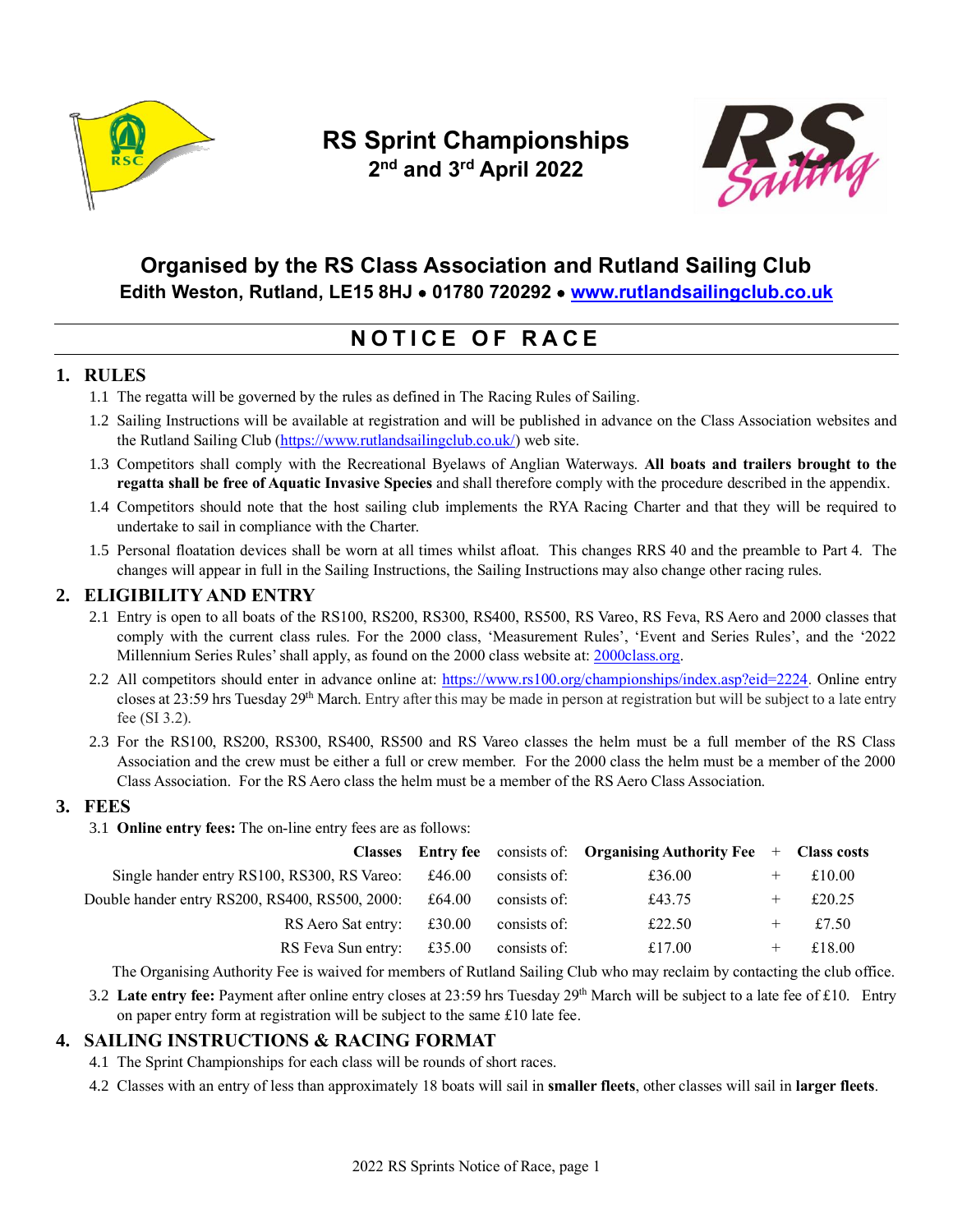- 4.3 **Smaller fleets** will sail together in all races throughout the regatta. For **larger fleets** there will be round robin racing in Round 1 on Saturday. On the basis of Round 1 positions, the competitors in the larger fleets will be split into gold and silver fleets for Round 2, which will comprise 6 races to be held on Sunday.
- 4.4 RS Fevas and RS Aeros will sail in the smaller fleet format.
- 4.5 RS Aeros must be prepared to sail in one or two starts using either 5 and 7 rigs or using 7 and 9 rigs depending on the wind strength. Therefore, all RS Aero competitors who hope to race a 5 or 9 rig should bring a 7 rig as well. The rigs to be used will be indicated on the Official Notice Board before 12:00 hours.

### **5. SCHEDULE**

- 5.1 RS Aeros will race on Saturday 2<sup>nd</sup> April only, RS Fevas will race on Sunday 3<sup>rd</sup> April only. All other classes will race on both days.
- 5.2 The registrations, competitor briefing, and planned race schedule are as follows:

| Friday   | <b>Before 19:30</b>                      | A video briefing will be published online on the Rutland Sailing Club website at:<br>www.rutlandsailingclub.co.uk/event/rs-sprint-championships<br>There will be no in-person briefing at the club. |  |  |
|----------|------------------------------------------|-----------------------------------------------------------------------------------------------------------------------------------------------------------------------------------------------------|--|--|
| Saturday | $09:00 - 11:00$                          | Registration in the Wet Bar of the Clubhouse                                                                                                                                                        |  |  |
|          |                                          | (Note: no registrations after $11:00$ please – the organisers need to assign boats to fleets.)                                                                                                      |  |  |
|          | 11:30:                                   | Larger fleet assignments will be displayed on the official notice board in the Wet Bar.                                                                                                             |  |  |
|          | First start at 12:30: Round 1: six races |                                                                                                                                                                                                     |  |  |
|          |                                          | Approximately 17:00: Prize giving for RS Aeros only                                                                                                                                                 |  |  |
| Sunday   |                                          | $08:30 - 09:15$ : Registration for RS Fevas only                                                                                                                                                    |  |  |
|          | 09:30:                                   | Larger fleet assignments will be displayed on the official notice board in the Wet Bar.                                                                                                             |  |  |
|          |                                          | First start at 10:30 Round 2: Six races                                                                                                                                                             |  |  |
|          |                                          | Approximately 13:30 Lunch and end of regatta                                                                                                                                                        |  |  |
|          | Approximately: 15:00 Prize giving        |                                                                                                                                                                                                     |  |  |

5.3 No race will be started after 15:00 hours on Sunday.

#### **6. VENUE**

6.1 The event will be held at Rutland Sailing Club, Gibbet Lane, Edith Weston, Oakham, Rutland, LE15 8HJ.

6.2 The location of the racing area will be displayed on the Official Notice Board in the Wet Bar of the Clubhouse.

### **7. THE COURSE**

7.1 A schematic of the course is shown in the diagram. This is subject to alteration due to wind conditions.



#### **8. PENALTY SYSTEM**

2022 RS Sprints Notice of Race, page 2 8.1 Rule 44.1 is changed so that the Two-Turns Penalty is replaced by the One-Turn Penalty.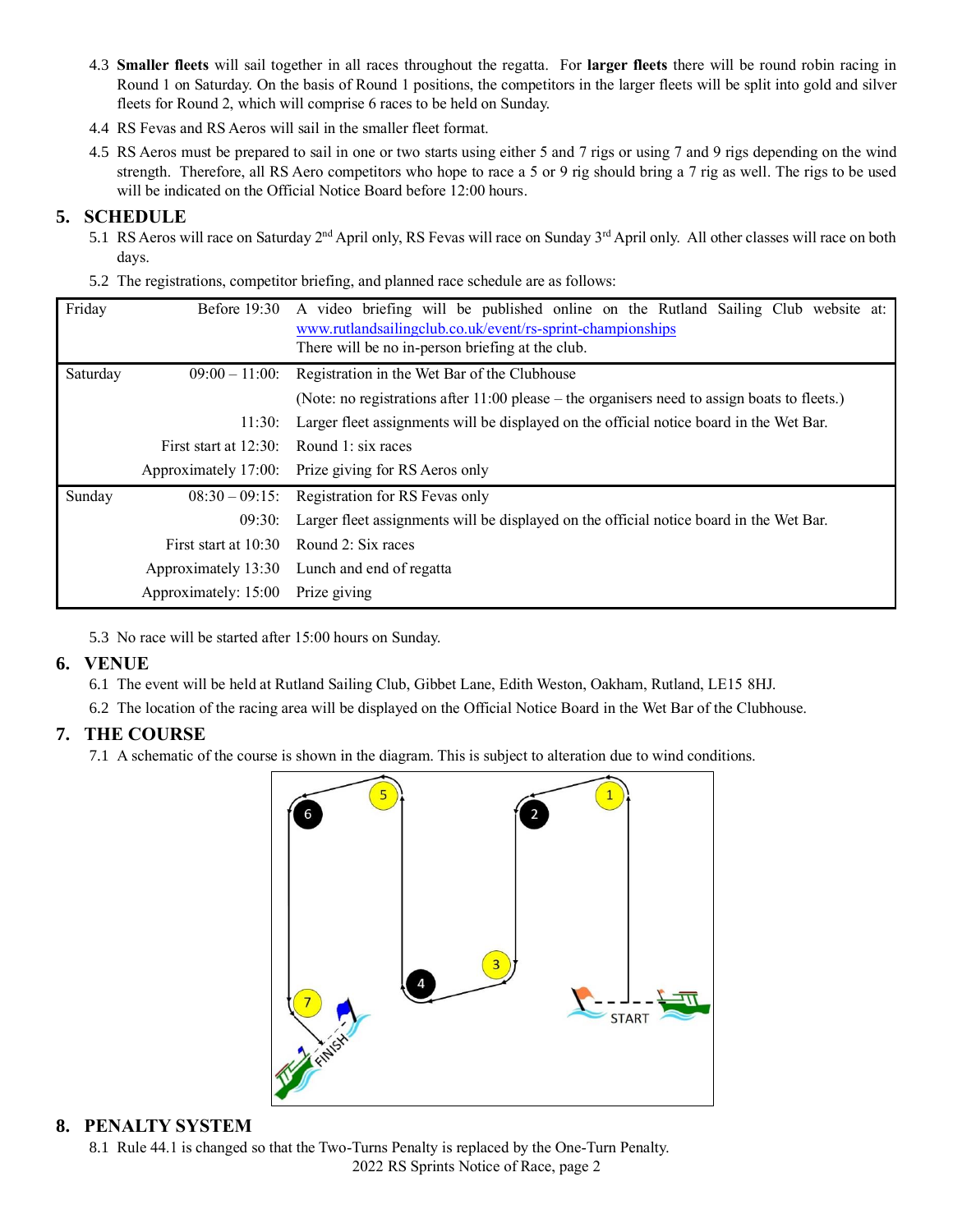### **9. SCORING**

- 9.1 The target number of races to constitute a series for Round 1 and for Round 2 is six per round. Failure to achieve the completion of six races in either or both of the two rounds will result in the overall results for the rounds being valid for all races in that round with a minimum of two races per round.
- 9.2 The Low Points System of Appendix A will be used. For the purposes of RRS A5.2, the number of boats in the series shall be taken as the number of boats within the largest fleet of that class during that round of the regatta. Scored points will be calculated as follows:
- (a) **Smaller fleets**: All races will count equally.
- (b) **Larger fleets**: Each boat's series score shall be the total of her scored points corresponding to her finishing places in each of the individual races in Round 2 plus her overall finishing place in Round 1.
- 9.3 RRS A2 is changed so that no scores will be excluded i.e. no discards.

## **10. RADIO COMMUNICATION**

10.1Except in an emergency, a boat that is racing shall not make voice or data transmissions and shall not receive voice or data communication that is not available to all boats.

#### **11. PRIZES**

11.1 Prizes for smaller fleets will be awarded as required up to the square root of fleet entry. For larger fleets, there will be prizes for the first 3 places in the gold fleets and prizes for the first 2 places in the silver fleets.

### **12. RIGHTS TO USE NAMES AND LIKENESSES**

12.1 Competitors automatically grant the RS Class Association and Rutland Sailing Club without payment the right to make, use and show any motion pictures, still pictures and live, taped or filmed television of, or relating to, the regatta, unless otherwise advised in writing prior to the regatta.

#### **13. SAFETY REGULATIONS**

13.1 Rule 40.1 applies: All competitors shall wear a personal flotation device at all times when afloat, except briefly when changing or adjusting clothing or personal equipment. Wet suits and dry suits are not considered personal flotation devices.

#### **14. RISK STATEMENT**

14.1 Rule 4 of the racing rules of sailing states: "the responsibility for a boat's decision to participate in a race or to continue racing is hers alone." Sailing is by its nature an unpredictable sport and therefore inherently involves an element of risk. By taking part in the event, each competitor agrees and acknowledges that:

(a) They are aware of the inherent element of risk involved in the sport and accept responsibility for the exposure of themselves, their crew and their boat to such inherent risk whilst taking part in the event.

- (b) They are responsible for the safety of themselves, their crew, their boat and their other property whether afloat or ashore.
- (c) They accept responsibility for any injury, damage or loss to the extent caused by their own actions or omissions.
- (d) Their boat is in good order, equipped to sail in the event and they are fit to participate.

(e) The provision of a race management team, patrol boats and other officials and volunteers by the event organiser does not relieve them of their own responsibilities.

(f) The provision of patrol boat cover is limited to such assistance, particularly in extreme weather conditions, as can be practically provided in the circumstances.

(g) It is their responsibility to familiarise themselves with any risks specific to this venue or this event drawn to their attention in any rules and information produced for the venue and event and to attend any safety briefing held for the event.

#### **15. INSURANCE**

15.1 Each participating boat shall be insured with valid third-party liability insurance with a minimum cover of £3,000,000 per event.

John Fothergill and David Rowlands, February 16, 2022

## **END OF NOTICE OF RACE**